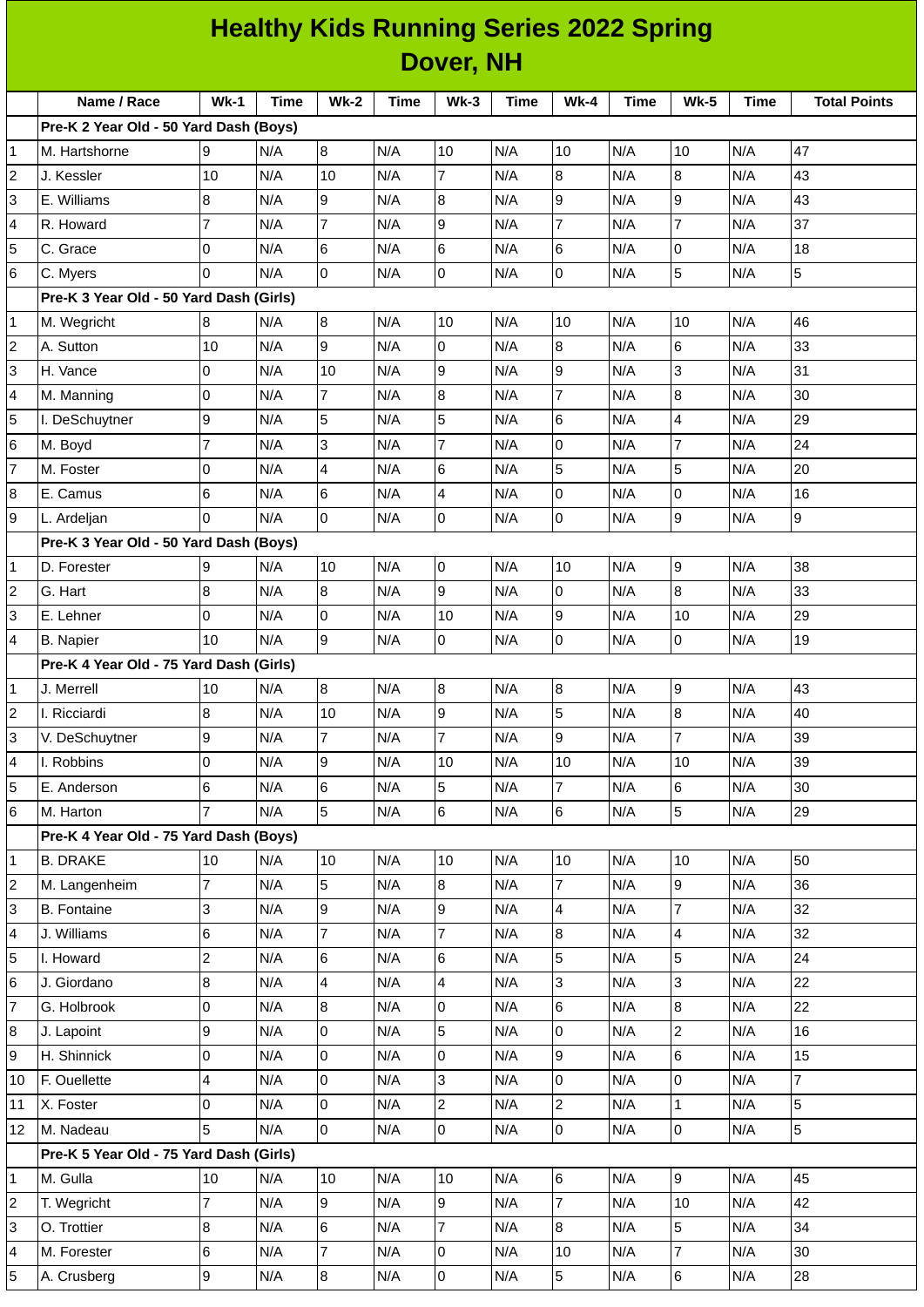## **Healthy Kids Running Series 2022 Spring Dover, NH**

| DUVUI, IVII             |                                             |                          |       |                |       |                 |       |                |       |                     |       |                |
|-------------------------|---------------------------------------------|--------------------------|-------|----------------|-------|-----------------|-------|----------------|-------|---------------------|-------|----------------|
| 6                       | C. Hickman                                  | 0                        | N/A   | 0              | N/A   | 8               | N/A   | 9              | N/A   | $\bf{8}$            | N/A   | 25             |
|                         | Pre-K 5 Year Old - 75 Yard Dash (Boys)      |                          |       |                |       |                 |       |                |       |                     |       |                |
| $\mathbf{1}$            | J. Glennon                                  | 10                       | N/A   | 10             | N/A   | 10              | N/A   | 10             | N/A   | 10                  | N/A   | 50             |
| 2                       | A. Phelan                                   | 8                        | N/A   | 8              | N/A   | 9               | N/A   | l9             | N/A   | 9                   | N/A   | 43             |
| 3                       | W. Hart                                     | $\overline{7}$           | N/A   | $\overline{7}$ | N/A   | $\overline{7}$  | N/A   | 0              | N/A   | 8                   | N/A   | 29             |
| 4                       | D. Salvucci                                 | 9                        | N/A   | 9              | N/A   | 8               | N/A   | $\overline{0}$ | N/A   | 0                   | N/A   | 26             |
| 5                       | R. Grace                                    | $\Omega$                 | N/A   | 6              | N/A   | $6\phantom{.}$  | N/A   | 8              | N/A   | 0                   | N/A   | 20             |
|                         | Kindergarten & 1st Grade - 1/4 Mile (Girls) |                          |       |                |       |                 |       |                |       |                     |       |                |
| $\mathbf 1$             | N. Drake                                    | 10                       | 01:34 | 10             | 01:37 | 10              | 01:40 | 10             | 01:35 | 10                  | 01:38 | 50             |
| 2                       | A. Granfield                                | 9                        | 01:48 | 9              | 01:44 | $\overline{9}$  | 01:43 | 0              | N/A   | 9                   | 01:45 | 36             |
| 3                       | A. Lapp                                     | $\mathbf{1}$             | N/A   | 8              | 01:55 | $\overline{7}$  | 01:54 | 9              | 01:49 | $\bf{8}$            | 01:50 | 33             |
| 4                       | S. Horner                                   | $\overline{7}$           | 02:01 | $\bf 6$        | 02:06 | $\mathbf{1}$    | 02:08 | $6\phantom{a}$ | 02:00 | 6                   | 01:59 | 26             |
| 5                       | W. Potvin                                   | 0                        | N/A   | 6              | 02:06 | 5               | 02:04 | $\overline{7}$ | 01:55 | 5                   | 02:01 | 23             |
| 6                       | S. McGlauflin                               | $\overline{0}$           | N/A   | $\mathbf 1$    | 02:15 | 6               | 02:03 | 8              | 01:50 | $\overline{7}$      | 01:58 | 22             |
| $\overline{7}$          | M. Anderson                                 | 8                        | 01:57 | 6              | 02:06 | $\overline{c}$  | 02:07 | $\mathbf{1}$   | 02:11 | 4                   | 02:02 | 21             |
| 8                       | Q. Marshall                                 | 0                        | N/A   | $\overline{7}$ | 02:00 | 4               | 02:05 | 5              | 02:02 | 3                   | 02:03 | 19             |
| 9                       | E. Trottier                                 | 6                        | 02:04 | $\mathbf 1$    | 02:12 | 3               | 02:06 | 3              | 02:05 | $\mathbf{1}$        | 02:15 | 14             |
| 10                      | K. Doherty                                  | 5                        | 02:05 | $\overline{c}$ | 02:10 | $\mathbf 1$     | 02:14 | $\overline{c}$ | 02:08 | $\overline{c}$      | 02:07 | 12             |
| 11                      | Z. Amaral                                   | $\mathbf{1}$             | 02:37 | 3              | 02:09 | 1               | 02:23 | 4              | 02:03 | 1                   | 02:13 | 10             |
| 12                      | W. Fagen                                    | 0                        | N/A   | $\pmb{0}$      | N/A   | $\bf{8}$        | 01:47 | $\overline{0}$ | N/A   | 0                   | N/A   | $\overline{8}$ |
| 13                      | L. Gulla                                    | 3                        | 02:09 | $\mathbf 1$    | 02:18 | $\mathbf{1}$    | 02:26 | $\mathbf{1}$   | 02:23 | $\mathbf{1}$        | 02:20 | $\overline{7}$ |
| 14                      | K. Gardner                                  | 5                        | 02:05 | $\mathbf 1$    | 02:11 | 0               | N/A   | $\mathbf{1}$   | 02:28 | 0                   | N/A   | $\overline{7}$ |
| 15                      | V. Bickford                                 | $\mathbf{1}$             | 02:18 | $\mathbf{1}$   | 02:14 | $\mathbf{1}$    | 02:13 | $\mathbf{1}$   | 02:15 | $\mathbf{1}$        | 02:14 | 5              |
| 16                      | V. Zaremba                                  | $\mathbf{1}$             | 02:35 | $\mathbf{1}$   | 02:50 | 1               | 02:19 | $\mathbf{1}$   | 02:19 | 1                   | 02:19 | 5              |
| 17                      | A. Knight                                   | $\mathbf{1}$             | 02:19 | $\mathsf 0$    | N/A   | $\mathbf{1}$    | 02:25 | $\mathbf{1}$   | 02:29 | $\mathbf{1}$        | 02:25 | 4              |
| 18                      | S. Savoie                                   | 0                        | N/A   | $\mathbf 1$    | 02:16 | $\mathbf{1}$    | 02:11 | $\mathbf{1}$   | 02:13 | 0                   | N/A   | 3              |
| 19                      | M. McWalter                                 | $\mathbf{1}$             | 02:31 | $\mathbf 1$    | 02:20 | 0               | N/A   | $\mathbf{1}$   | 02:18 | 0                   | N/A   | 3              |
| 20                      | W. Parise                                   | $\vert$ <sub>2</sub>     | 02:12 | $\overline{1}$ | 02:11 | 0               | N/A   | $\overline{0}$ | N/A   | $\mathsf{O}\xspace$ | N/A   | 3              |
|                         | Kindergarten & 1st Grade - 1/4 Mile (Boys)  |                          |       |                |       |                 |       |                |       |                     |       |                |
| $\mathbf 1$             | M. Phelan                                   | 10                       | 01:48 | 10             | 01:39 | 9               | 01:41 | 9              | 01:39 | $\overline{9}$      | 01:43 | 47             |
| 2                       | C. Talbot                                   | 0                        | N/A   | 8              | 01:41 | 10              | 01:39 | $\overline{7}$ | 01:42 | 10                  | 01:41 | 35             |
| 3                       | W. Carrera                                  | 8                        | 01:53 | 6              | 01:47 | 7               | 01:50 | 5              | 01:47 | 7                   | 01:45 | 33             |
| 4                       | T. Demers                                   | 0                        | N/A   | $\overline{7}$ | 01:42 | $8\,$           | 01:45 | 8              | 01:40 | 6                   | 01:58 | 29             |
| 5                       | J. Bickford                                 | 9                        | 01:50 | 9              | 01:40 | $\overline{0}$  | N/A   | $\mathbf{1}$   | N/A   | 8                   | 01:44 | 27             |
| 6                       | <b>B.</b> Ferriero                          | $\overline{7}$           | 02:03 | 5              | 01:49 | 3               | 02:05 | 10             | 01:38 | 0                   | N/A   | 25             |
| $\overline{7}$          | J. Kessler                                  | 6                        | 02:04 | 3              | 01:59 | 4               | 02:00 | $\overline{4}$ | 01:59 | 5                   | 02:02 | 22             |
| 8                       | E. Delorme                                  | 5                        | 02:09 | $\overline{c}$ | 02:03 | $5\overline{5}$ | 01:59 | 3              | 02:10 | $\overline{c}$      | 02:22 | 17             |
| 9                       | L. James                                    | $\mathsf 0$              | N/A   | 4              | 01:55 | 6               | 01:53 | $6\phantom{a}$ | 01:46 | 0                   | N/A   | 16             |
| 10                      | F. Harton                                   | $\overline{\mathcal{L}}$ | 02:18 | $\mathbf{1}$   | 02:12 | $\mathbf{1}$    | 02:17 | $\mathbf{1}$   | 02:22 | $\overline{4}$      | 02:11 | 11             |
| $11\,$                  | D. LaPierre                                 | 0                        | N/A   | $\mathbf{1}$   | 02:23 | $\overline{2}$  | 02:14 | $\overline{2}$ | 02:14 | 3                   | 02:13 | 8              |
| 12                      | C. Yusko-leblanc                            | 3                        | 02:31 | $\mathbf 1$    | 02:46 | $\mathbf{1}$    | 02:30 | $\mathbf{1}$   | 02:36 | $\mathbf{1}$        | 02:30 | $\overline{7}$ |
|                         | 2nd & 3rd Grade - 1/2 Mile (Girls)          |                          |       |                |       |                 |       |                |       |                     |       |                |
| 1                       | C. Dornsife                                 | 10                       | 03:50 | $\bf{8}$       | 03:55 | $\overline{9}$  | 03:46 | 8              | 03:47 | 9                   | 03:49 | 44             |
| $\overline{\mathbf{c}}$ | C. Dornsife                                 | 9                        | 03:55 | 9              | 03:53 | 8               | 04:14 | 9              | 03:46 | 8                   | 03:54 | 43             |
| 3                       | A. Lapp                                     | 0                        | N/A   | 10             | 03:32 | 10              | 03:38 | 10             | 03:32 | 10                  | 03:39 | 40             |
| 4                       | S. Carrera                                  | 8                        | 04:18 | $\overline{7}$ | 04:24 | $\overline{7}$  | 04:22 | $\overline{7}$ | 04:25 | 0                   | N/A   | 29             |
| 5                       | C. Horner                                   | $\overline{7}$           | 06:59 | 5              | 04:49 | 5               | 04:47 | 5              | 05:21 | 6                   | 05:16 | 28             |
| 6                       | M. McGlauflin                               | $\overline{0}$           | N/A   | 6              | 04:42 | 6               | 04:38 | 6              | 04:33 | 7                   | 04:36 | 25             |
| $\overline{7}$          | L. Lapoint                                  | $\mathbf 1$              | N/A   | $\overline{0}$ | N/A   | $\mathbf{1}$    | N/A   | $\overline{0}$ | N/A   | $\mathbf{1}$        | N/A   | $\mathbf{3}$   |